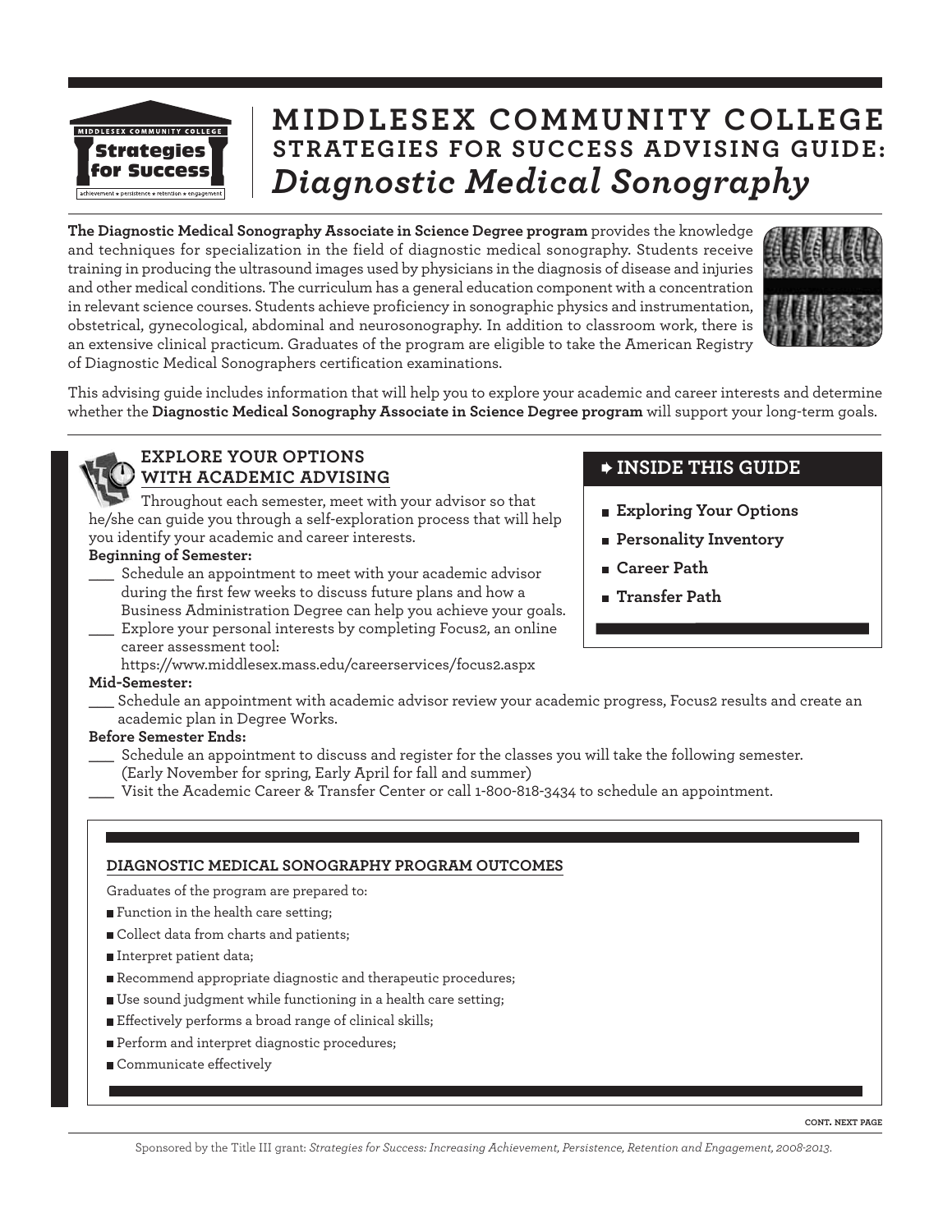### **STRATEGIES FOR SUCCESS ADVISING GUIDE:**   $\overline{\overline{\mathbf{rrrrr}}}$ *Diagnostic Medical Sonography*

#### **DIAGNOSTIC MEDICAL SONOGRAPHY PROGRAM OUTCOMES (CON'T)**

Graduates of the program are prepared to:

Conduct oneself in an ethical and professional manner

**F**unction effectively as a team member

Accepts supervision and works effectively

**If you possess some of the traits listed above, go on and complete the following self-exploration activity.**

This activity will allow you to assess whether the **Diagnostic Medical Sonography** field fits your personality traits.

| PERSONALITY QUESTIONS                                                                                                                                                                                          | <b>YES</b> | <b>NO</b> |
|----------------------------------------------------------------------------------------------------------------------------------------------------------------------------------------------------------------|------------|-----------|
| Are you interested in having a bright future in one of the highest paying jobs in the<br>field of allied health?                                                                                               |            |           |
| Do you like courses in science, math, physics, health, and computers?                                                                                                                                          |            |           |
| Do you like working with oscilloscopes, video recorders, and cameras for<br>collecting ultrasound images?                                                                                                      |            |           |
| Are you a confident person who is willing to take constructive criticism daily?                                                                                                                                |            |           |
| Are you patient with difficult individuals and medical equipment?                                                                                                                                              |            |           |
| Do you have the physical stamina to stand for a long periods of time?                                                                                                                                          |            |           |
| Can you work under stressful cases with patients, (this will require you to pacify the<br>situation by uttering comforting words for the patient)?                                                             |            |           |
| Do you like to take on many responsibilities on a daily basis?                                                                                                                                                 |            |           |
| Do you have a passion and determination to help other people?                                                                                                                                                  |            |           |
| Do you realize that ultrasound is not all pregnant people with babies?                                                                                                                                         |            |           |
| Do you like communicating daily with doctors, patients, and medical staff?                                                                                                                                     |            |           |
| Are you willing to assist with biopsy procedures, surgical aspirations, first aid,<br>and CPR to patients? i.e: prostate and breast biopsies, abscess drainage,<br>the sight of blood, body fluids and smells. |            |           |
| Do you usually complete your school work on time?                                                                                                                                                              |            |           |
| Are you willing to travel/commute to clinical sites with the additional expense<br>of paying for parking?                                                                                                      |            |           |

#### **Give yourself one point each, if you answered YES to any question above.**

If you scored 10-14 points — A major in sonography may be a good choice for you.

If you scored 7-9 points — Perhaps a major in sonography is a good choice, but you should also consider other health career options.

If you scored below 6 points — You may want to reconsider your career choice in health careers.

**CONT. NEXT PAGE**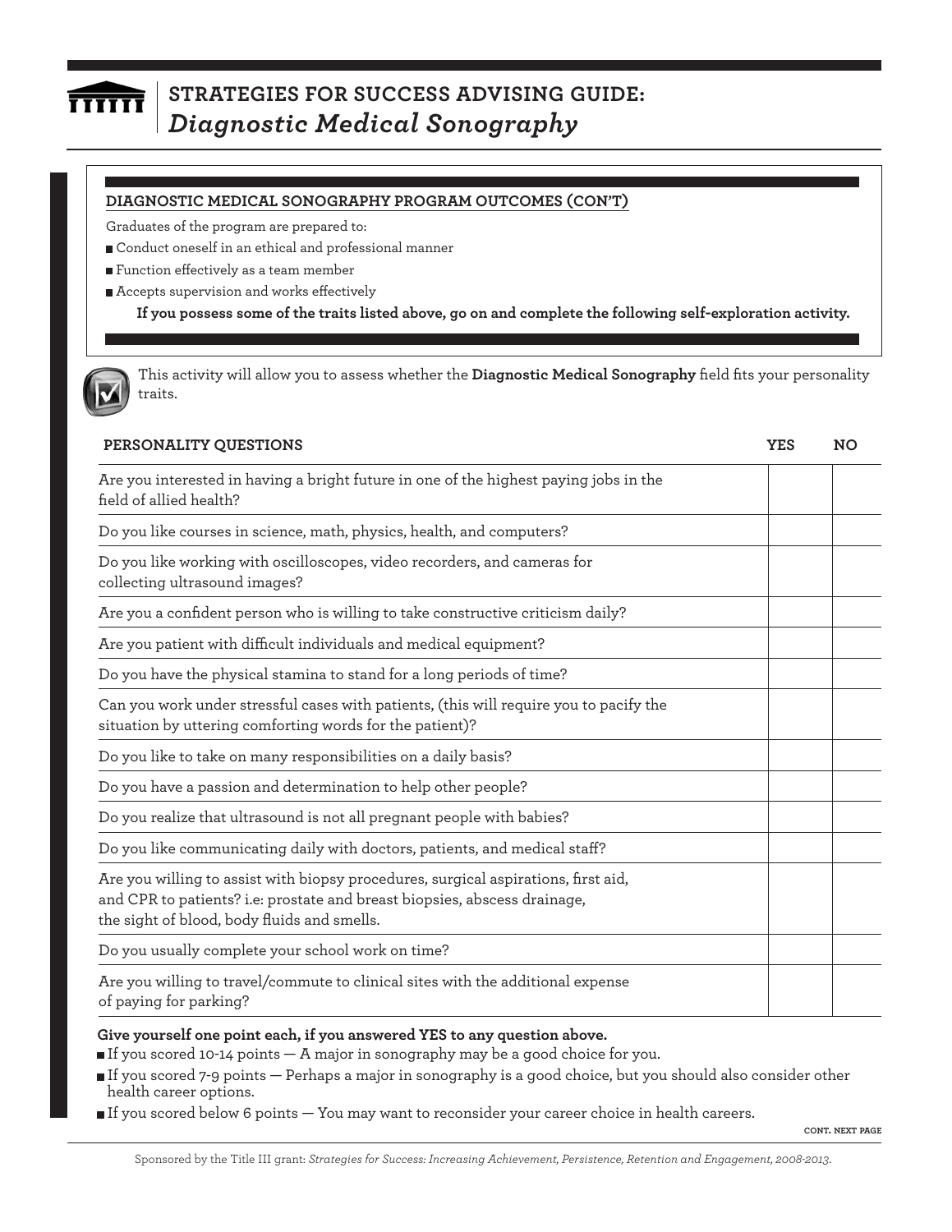## **STRATEGIES FOR SUCCESS ADVISING GUIDE:**   $\overline{\overline{\mathbf{H}}\overline{\mathbf{H}}\overline{\mathbf{H}}\overline{\mathbf{H}}}$ *Diagnostic Medical Sonography*



## **IS THE DIAGNOSTIC MEDICAL SONOGRAPHY PROGRAM THE RIGHT FIT FOR ME?**

Think about whether you have the following personality traits and abilities that the sonography profession requires:

- Ability to effectively operate complex computerized medical equipment.
- Ability to integrate laboratory results, patient history and medical records.
- Ability to use independent judgment.
- Ability to communicate information to physicians and other health care team.
- Ability to establish and maintain effective working relationships with the public and health care team members.
- Ability to maintain a high standard of medical ethics at all times and be self-motivated to increase your level of understanding and knowledge of the field, diseases, and new procedures as they evolve.
- Assumes responsibility for the safety, mental, and physical comfort of patients while they are under your care.
- Ability to follow established hospital procedures as necessary.
- Ability to work efficiently and cope with emergency situations.
- Ability to demonstrate a variety of computer skills through the length of the program, such as keyboard skills, opening PowerPoint assignments and presentations, and online assignments in Blackboard.
- Ability to demonstrate good communication skills with faculty members, fellow students, staff and other health care professional verbally and in a recorded format (writing, typing, etc).
- Ability that he/she can read and comprehend technical and professional materials.
- Ability to be prepared to demonstrate that they can recognize any condition, whether observed during the ultrasound examination or in patient behavior, which may pose immediate threat to health or life and react appropriately.
- Ability to recognize potentially hazardous materials, equipment and situations and be able to proceed safely to reduce risk of injury to patient or self.
- He/she has telephone skills, and can evaluate written requisitions for sonographic procedures.
- He/she has excellent hand-eye coordination skills, has the manual dexterity and good physical coordination to position patients, and operates and transports ultrasound equipment.
- Ability to adequately view sonograms, including color distinctions.
- He/she demonstrates competence in safety concerns for patient such as locking wheelchairs and stretchers, and securing side rails on stretchers.
- He/she must be able to recognize and interpret facial expressions and body language.
- He/she demonstrates that they can follow verbal or written instructions in order to correctly and independently perform procedures.
- Ability to demonstrate that he/she can utilize any clinical site's data/patient management system as allowed by the clinical site.